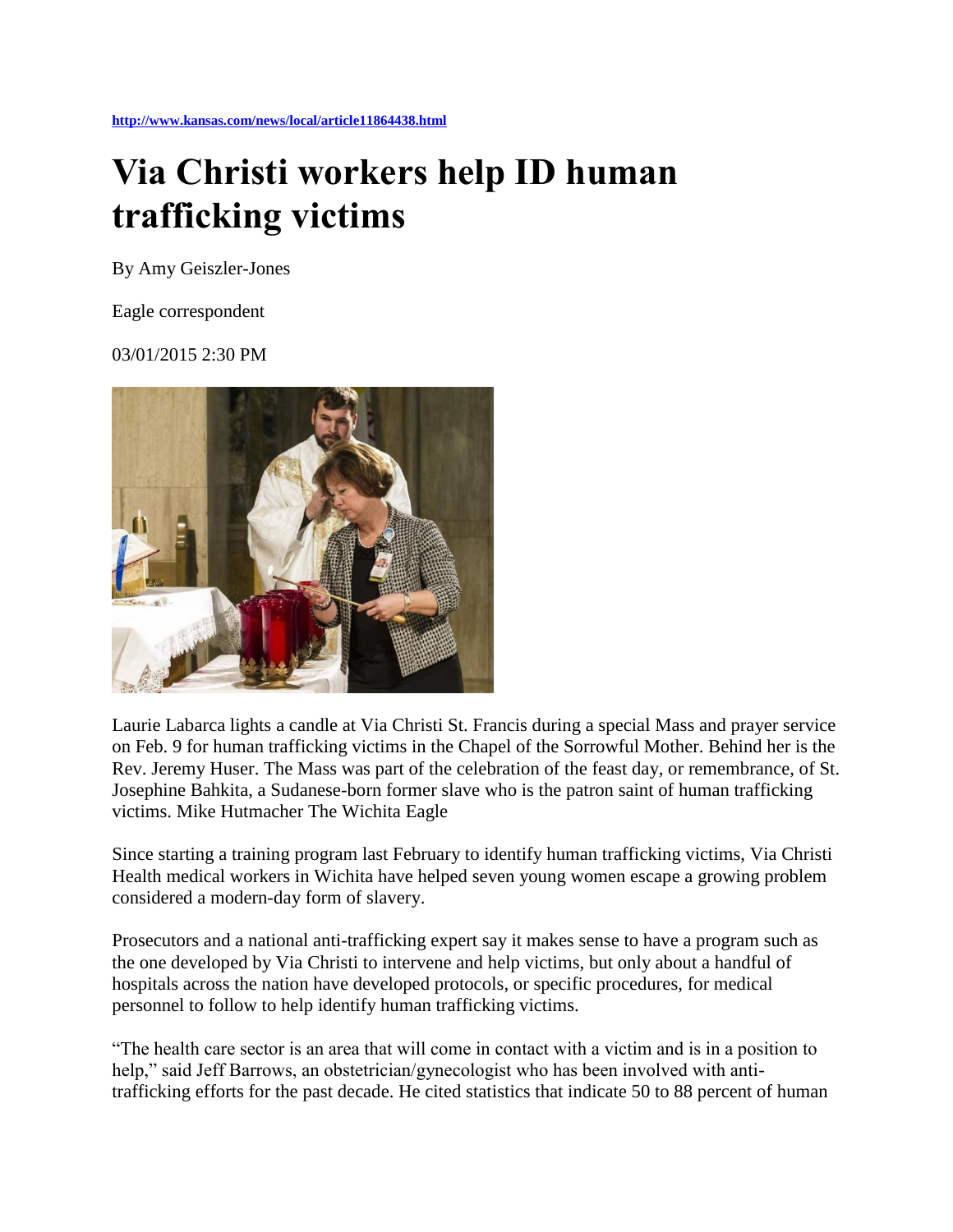trafficking victims will encounter a health care professional, but only about 2 percent of health care professionals are trained to ID the victims.

Victims are often "kept isolated but they do get beat up and hurt, and one of the few things traffickers will let them do is get stitched up," said Sedgwick County District Attorney Marc Bennett.

Within a month after training more than 125 physicians, nurses and other clinicians on how to recognize a human trafficking victim, Via Christi officials said, it helped identify its first one a 14-year-old girl who came to the Via Christi Hospital St. Joseph emergency room.

After separating the teen from her abuser and building a rapport with her, clinicians learned the girl had run away from a foster home and had been exploited, being forced to have sex with as many as 22 different men in two weeks. After treatment, she was released to police protective custody.

As part of the human trafficking awareness and victim identification process, trained Via Christi workers look for seven red flags that can identify a victim, including that the patient has someone speaking for them; exhibits fear, anxiety, nervousness and/or avoids eye contact; isn't aware of what city they are in; or shows sign of abuse and neglect.

If they suspect the person is a victim, the clinicians then proceed through four protocol steps. The final two steps deal with whether the patient wants to notify law enforcement. If the victim is under age 18, Via Christi follows mandatory child abuse reporting statutes.

"If they are over 18, we can't force them to accept our help," said Tina Peck, a registered nurse and Via Christi's forensic nursing program coordinator. Her team cares for victims of sexual abuse.

If the victims want help, the protocol states security is called to help the patient call 911.

For victims who don't want to notify law enforcement, medical staff make sure the patient knows how to get help by providing telephone numbers to a number of agencies that deal with sexual assault and human trafficking. They also remind the victim they can come back to a Via Christi hospital for help.

Via Christi is requiring all emergency room and labor and delivery charge nurses who have managerial roles to complete the training. The hospital system hopes all employees, including those at Via Christi Clinics, will be trained as well, Peck said.

Barrows, the national anti-trafficking expert and medical doctor, cited three other hospitals nationwide — children's hospitals in Atlanta and in Louisville, Ky., and Massachusetts General in Boston, which is affiliated with Harvard Medical School — that have developed specific procedures to help identify human trafficking victims in recent years.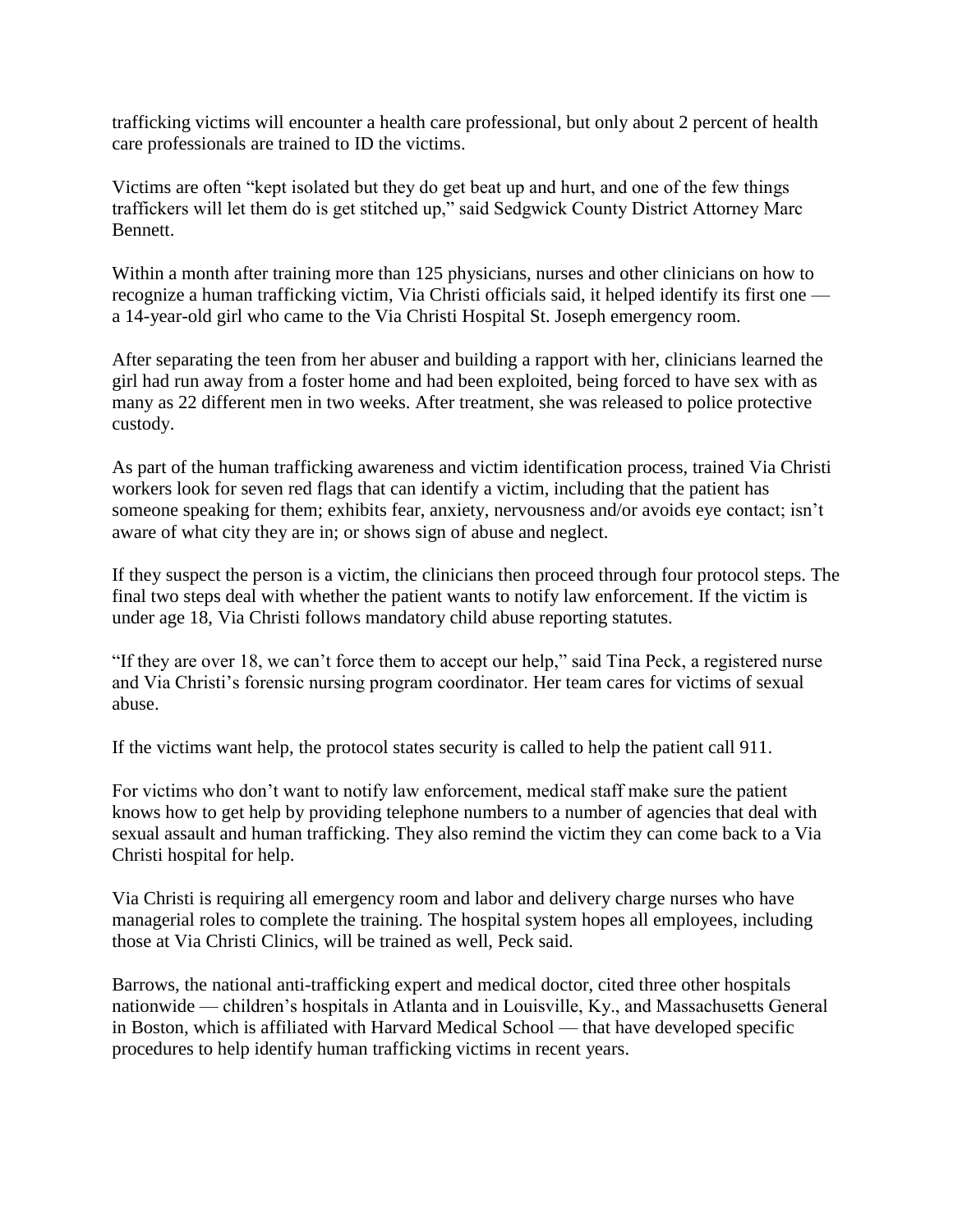"Via Christi is very unusual and they are leading the way by developing specific protocols on how to handle victims of human trafficking," Barrows said. "We need every hospital doing this."

U.S. Attorney for Kansas Barry Grissom agreed that hospitals can play an essential role.

"Often the first and only place (victims) can turn to is a hospital ER, and if those doctors and nurses have a protocol to look for victims, they can be a lifesaver," he said.

Grissom, who recognized Via Christi with a community service award for the program, said other U.S. attorneys are asking about the program after he shared information about it with his 92 counterparts.

Via Christi's parent organization, Ascension Health, the nation's largest Catholic and nonprofit health system, is considering implementing Via Christi's protocols at its hospitals in 23 states and the District of Columbia, according to Via Christi officials.

For Nicole Ensminger, an MRI technician who was instrumental in developing Via Christi's human trafficking awareness program, the initiative gives her an opportunity to affect the community where she lives and works.

A few years back, Ensminger recalled, she was talking to an acquaintance who told her she was going to Cambodia to help women and children — some of whom were sold by their parents to traffickers — who were in the sex trade.

"That absolutely broke my heart," said Ensminger, who considered going on a similar trip.

Then her husband showed her a Wichita Eagle article that explained human trafficking was a problem here in Wichita.

"At that point, instead of going to Cambodia, I wanted to focus my efforts here to make a difference locally," she said.

While taking a master's level health care leadership course at Friends University, she started doing research and found there really weren't guidelines or protocols on how health care workers could help combat the problem.

Skip Hidlay, the health organization's senior administrator for communications and marketing, was in the same class when Ensminger presented her research. He starting working with her to help form Via Christi's human trafficking awareness committee.

Partners in the training and awareness efforts have included Grissom, Bennett, the Wichita Police Department and Via Christi's forensic nurses, Hidlay said.

Barrows is helping Via Christi to continue its training and enhance the protocols. Via Christi also plans to connect with Wichita State University's Center for Combating Human Trafficking, Hidlay said.